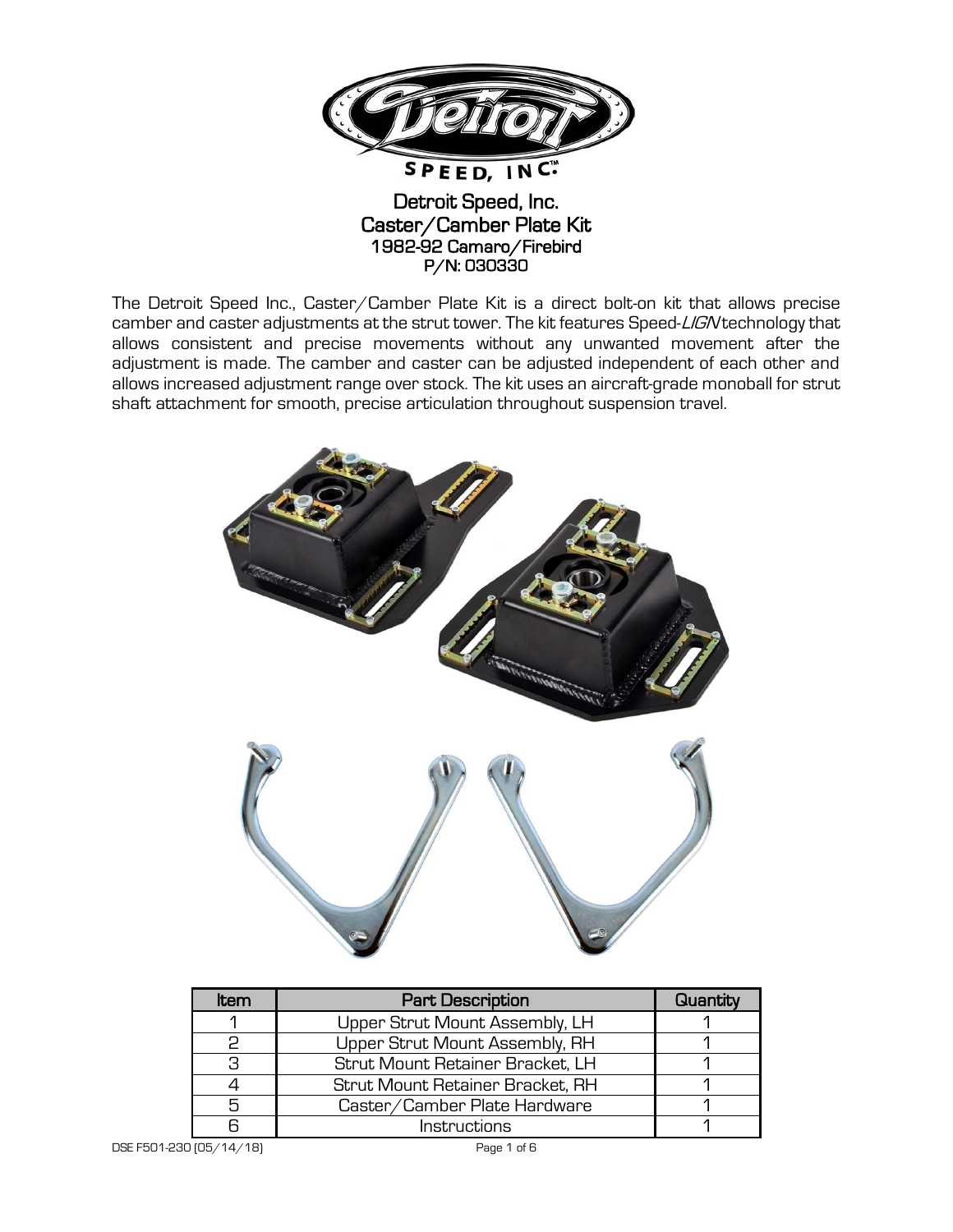NOTE: The Detroit Speed Caster/Camber Plate Kit is designed to be used with the 1987-92 F-Body strut mount retainers. If you have a 1982-86 vehicle, you will need to slot the back hole in the strut tower.

| Hardware Checklist - Detroit Speed Caster/Camber Plate Kit |                                                  |          |              |  |  |
|------------------------------------------------------------|--------------------------------------------------|----------|--------------|--|--|
| Item                                                       | Description                                      | Quantity | <b>Check</b> |  |  |
|                                                            | M14-2.0 Nylock Jam Nut                           | 2        |              |  |  |
| 2                                                          | M14 Top Spacer                                   | င္       |              |  |  |
| 3                                                          | Monoball Bushing - 0.750"OD x 0.670"ID x 0.720"L | င္       |              |  |  |
| 4                                                          | M10 Star Adjuster                                | 6        |              |  |  |
| 5                                                          | M8 Nylock Nut                                    | 6        |              |  |  |
| 6                                                          | M8 Washer                                        | 6        |              |  |  |

| <b>Fastener Torque Specifications</b> |                 |  |  |
|---------------------------------------|-----------------|--|--|
| Application                           | Torque (ft-lbs) |  |  |
| Lower Strut Mount                     | 150             |  |  |
| M14 Upper Strut Mount                 | 45              |  |  |
| M10 Strut Slider Mount                | 30.             |  |  |
| M8 Wheelhouse Mount                   |                 |  |  |

## NOTE: There is a front suspension installation video available through the Detroit Speed website in the tech/install video section shown here:

[https://www.detroitspeed.com/1982-92-camaro-firebird-installation-videos.](https://www.detroitspeed.com/1982-92-camaro-firebird-installation-videos)

## Installation:

- 1. To begin installation, chock the rear wheels and loosen the front lug nuts. Raise and support the front of the vehicle with jack stands under the frame. Remove the front wheels.
- 2. Support the lower control arm with a jack. CAUTION: The coil springs are under tension. The proper spring compressor must be used. If you have purchased the Detroit Speed/JRi Front Strut Kit, remove the 2 strut bolts so the lower control arm and spindle will drop down. **NOTE:** If you have not purchased the Detroit Speed/JRi front strut kit, it is possible to install this kit without removing the factory or aftermarket strut from the spindle however it will make the installation more difficult.
- 3. If your caliper brake hose is short you may need to remove it from the chassis clip for this installation.
- 4. Remove the cover from the upper mount assembly to gain access to the upper strut mount.
- 5. Remove the factory upper strut nut (Figure 1 on the next page). If you have left the strut attached to the spindle, lower the jack holding the lower control arm so the strut will drop out of the upper strut assembly. If you have removed the strut from the spindle, remove the strut.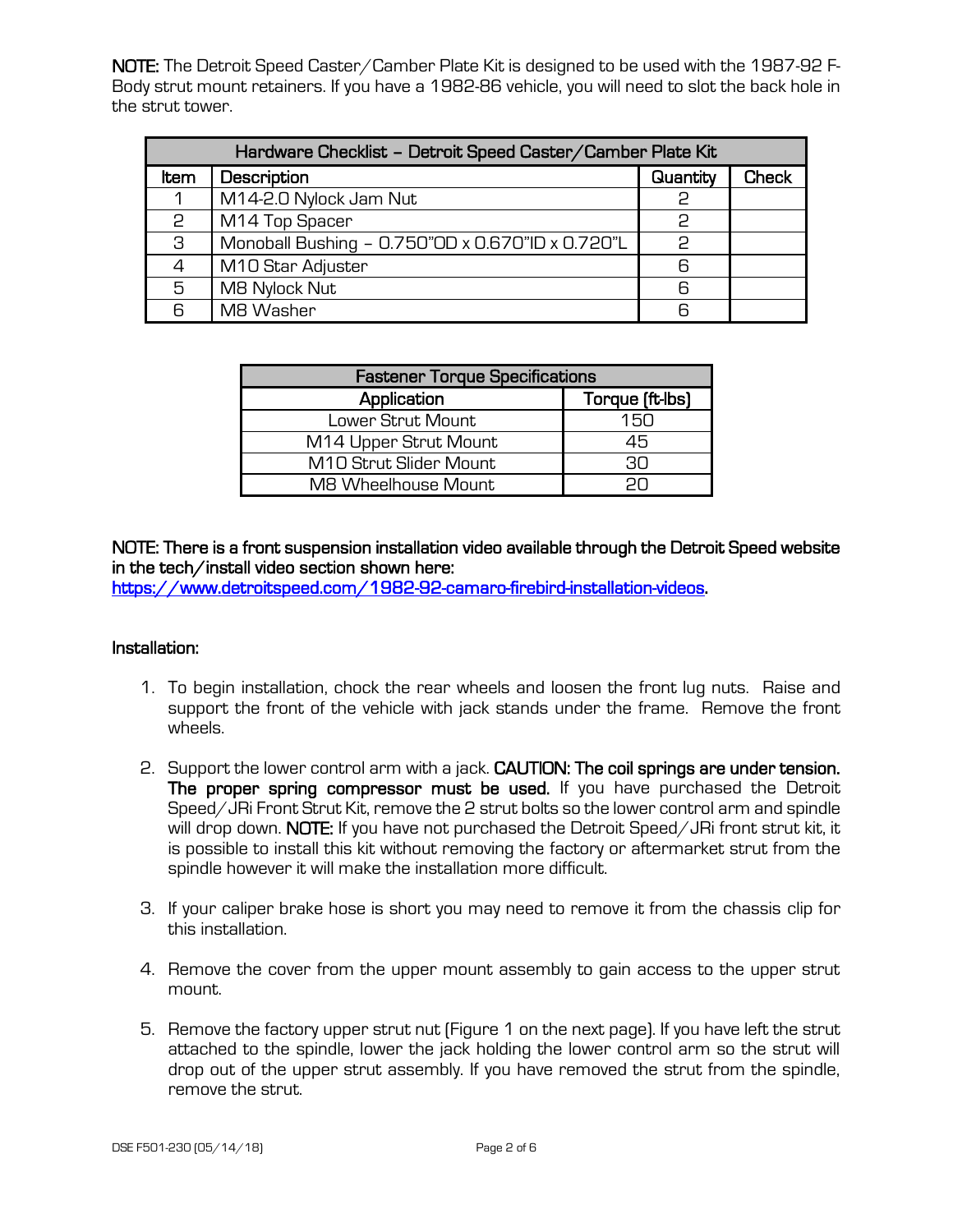

Figure 1 – Remove Upper Strut Mount

6. Remove the 3 nuts holding the factory upper strut mount assembly from the wheelhouse (Figure 2). Hold the stud retainer plate in place as it will be loose from inside the wheel well.



Figure 2 – Remove the Upper Strut Mount Assembly

7. Install the Detroit Speed strut retainer in the wheel well. Be sure to install the correct one as there is a left and a right hand part. NOTE: If you have a 1982-86 vehicle, you will need to slot the back hole in the strut tower to allow the new strut plate to fit correctly and have full adjustment (Figure 3 on the next page).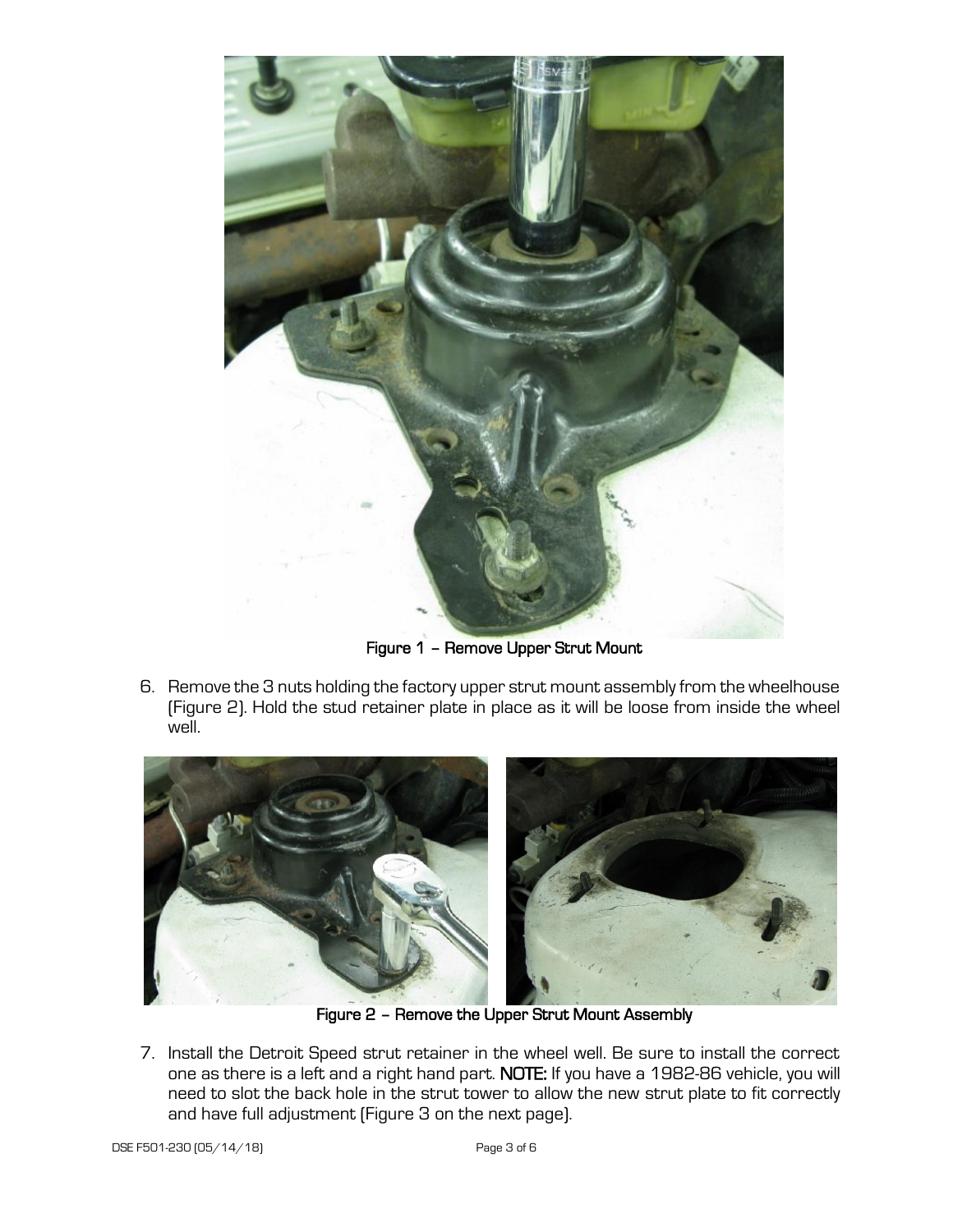

Figure 3 – Detroit Speed Strut Mount Retainer

8. Install the Caster/Camber Plate onto the wheelhouse with the stud retainer plate in place. Install the M10 star adjusters along with the M8 Nylock nut and washer on all 3 mounting studs (Figure 4). A good starting place will be to line up the star adjusters so the "O" tab is in the  $4^\text{\tiny th}$  notch from the center of the vehicle on the star adjuster base plate. Torque the M8 Nylock nuts to 20 ft.-lbs.



Figure 4 – Install Caster/Camber Plate

9. If you left the strut attached to the spindle, raise the jack holding the lower control arm up and carefully guide the upper strut mount through the monoball assembly. NOTE: If you have purchased the Detroit Speed/JRi Front Strut kit, refer to those instructions to complete the strut installation.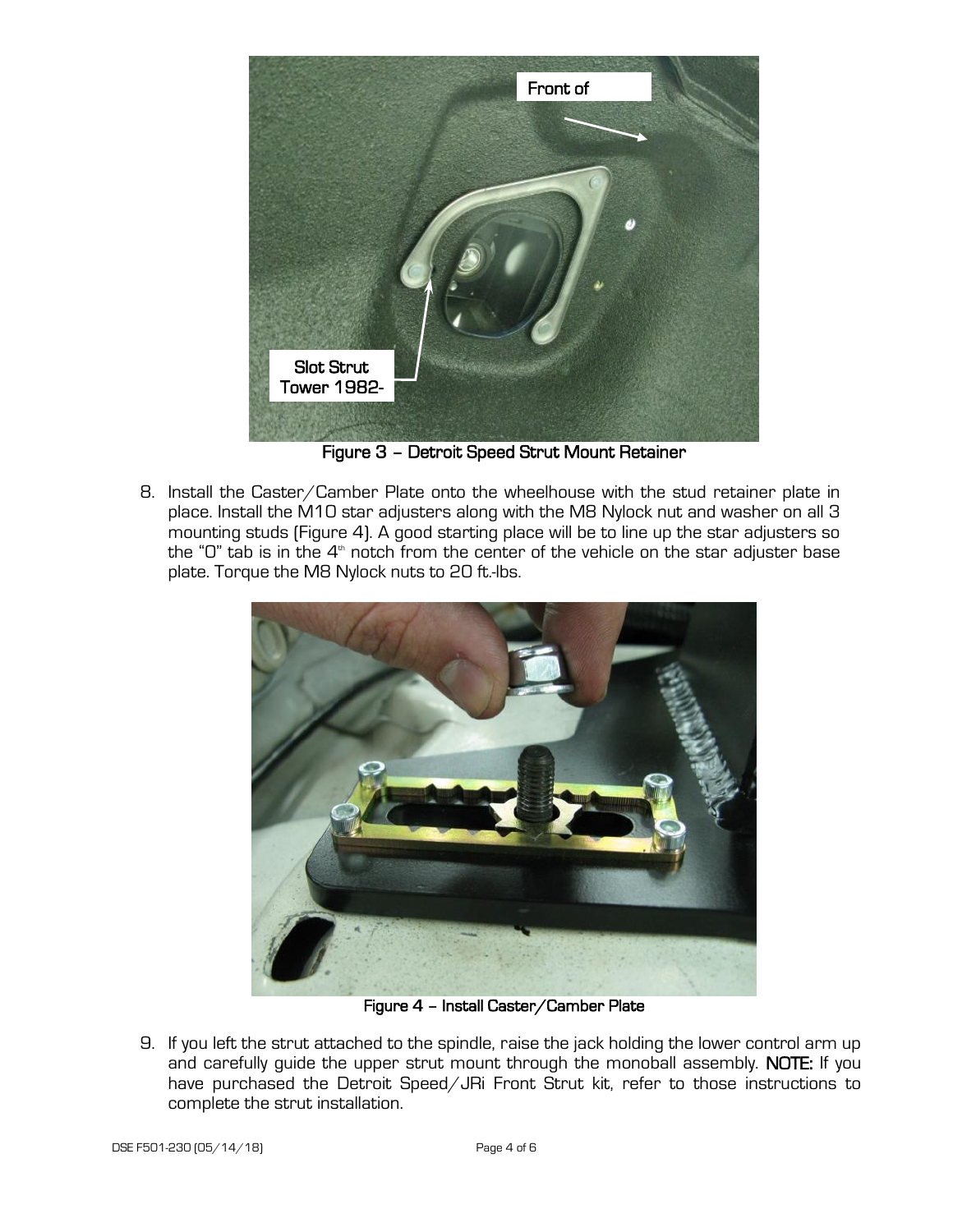10.Place the 0.750" OD x 0.670"ID x 0.720"L monoball bushing over the upper strut mount so it slides into the monoball (Figure 5).



Figure 5 – Monoball Bushing

11.Install the M14 top spacer over the upper strut mount (Figure 6) followed by the M14- 2.0 Nylock jam nut. Tighten the nut and then torque to 45 ft.-lbs.



Figure 6 – M14 Top Spacer

- 12.If you have removed the strut from the spindle, re-install the 2 strut bolts and nuts at this time. Torque the 2 strut bolts to 150 ft-lbs. Re-attach the caliper brake hose to the chassis clip at this time if it has been removed.
- 13.Repeat steps 2 through 12 for the opposite side of the vehicle.
- 14.Reinstall the front wheels and torque to the manufacturer's recommended torque specs. Lower the vehicle to the ground.
- 15. The Detroit Speed patent pending Speed-LIGN adjustment device allows quick, accurate, and repeatable adjustments to be made without needing any additional components. Adjustments are simply made by loosening the attaching fastener enough so the Speed-LIGN adjuster can be released from the notched frame and then moved to the desired notch/position. Once the fastener is tightened, the Speed-LIGN adjuster locks the fastener in the desired position in the slot. The Speed-LIGN adjuster and the notched frame are clearly marked so that the adjuster position can be read and recorded.